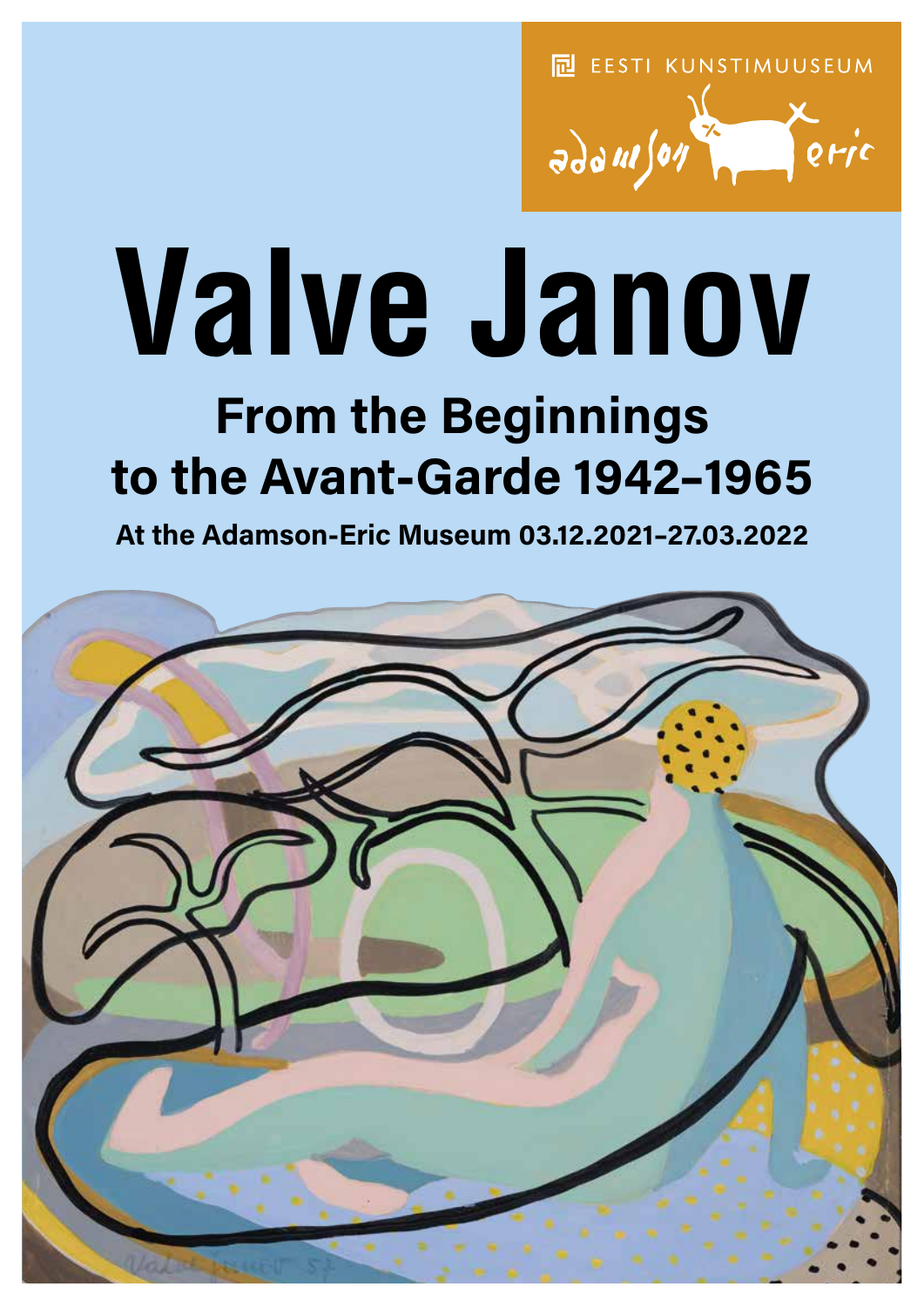A collaborative exhibition Valve Janov: From the Beginnings to the Avant-Garde 1942–1965 organised by the Art Museum of Estonia and the Pallas Art Society



Curators: Ülle Kruus, Enn Lillemets Exhibition design and graphic design: Inga Heamägi

Curator of education programmes: Annika Teras English translation: Kaja Kährik Language editor: Richard Adang Photos of the artworks: Stanislav Stepaško, Malev Toom

We thank: Tartu Art Museum, Haapsalu and Läänemaa Museums, E-Kunstisalong, Allee Galerii, Kaubamaja AS

The private collectors who have loaned artworks for the exhibition

Evi Gailit, Sandra Heidov, Mari Karm, Juhan Kohal, Laura Lang, Maria Lang, Margus Linnamäe, Arko Okk, Tuuli Otsus, Priit Palk, Silja Paris, Margus Punab, Indrek Raudne, Kaie Ronk, Joonas Õunapuu

On the front cover: Valve Janov (1921–2003). Lüüdi on Haapsalu Beach. 1957 Oil on paperboard. Enn Lillemets's collection

Published by the Art Museum of Estonia – Adamson-Eric Museum 2021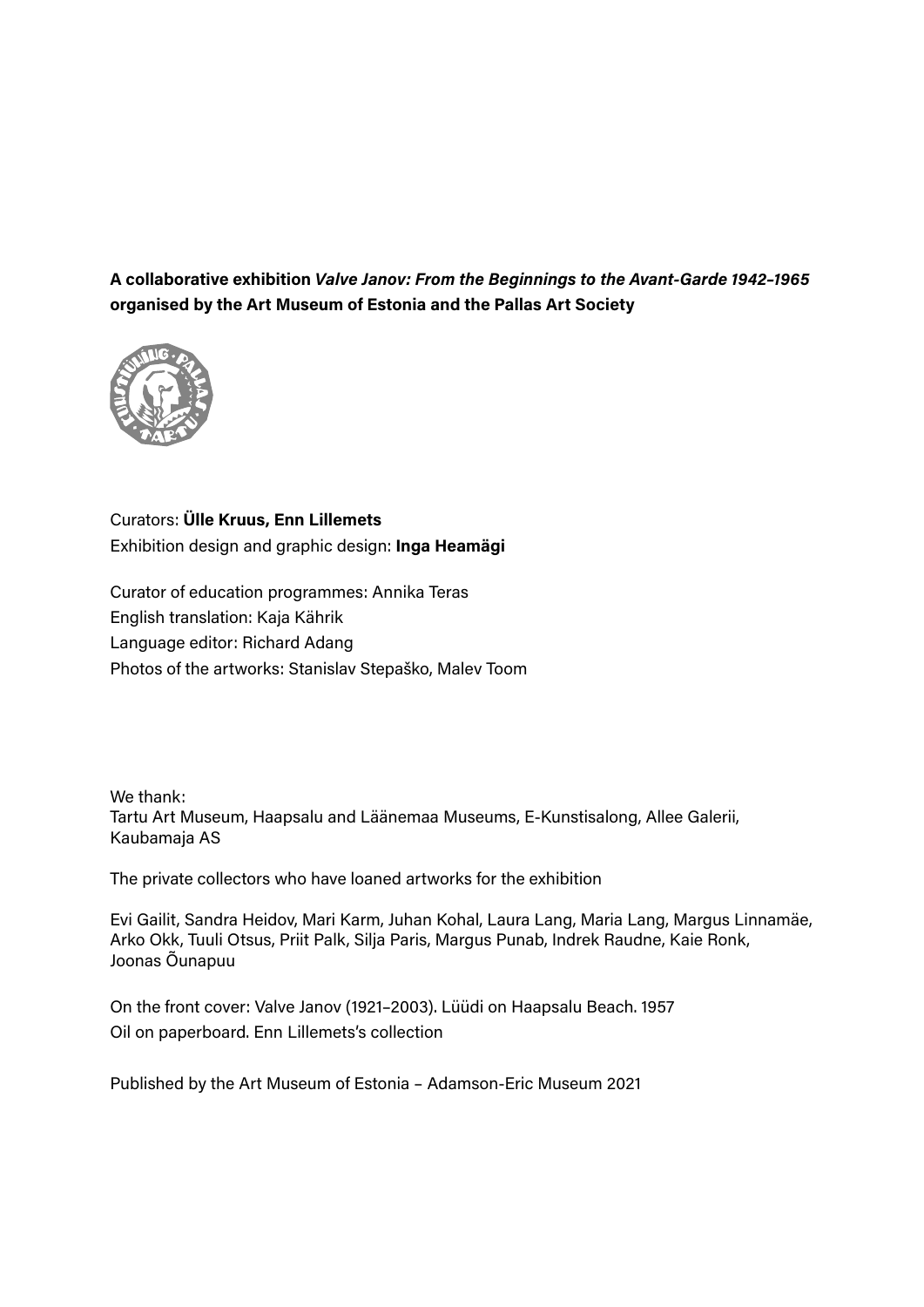#### THE KARLOVA AVANT-GARDE: THE CASE OF VALVE JANOV

Valve Janov's early work – especially after 1957 – was remarkably varied in terms of themes and motifs, as well as in the techniques employed and her use of colour. She painted still lifes and flowers in the manner of Dutch Old Masters, landscapes and townscapes, but also abstract colour compositions and surrealist fish and moon motifs. Her fantastic flower compositions and metaphysical (moon) landscapes, which came to full fruition some time later, evaded Soviet censorship somewhat more easily than other works and were sometimes even admitted to exhibitions.

The display in this exhibition represents a selection of her work, created, for the most part, in 1942–1965, emphasising Janov's contribution to the artistic vanguard of the day as a member of the 1960 Group. This first non-conformist art group in Soviet Estonia emerged in Tartu after 1956. The members of the group remained loyal to the Pallas School, with its focus on the delicate use of colour, and enriched Estonian art with elements of abstractionism and surrealism, thus synthesising memories of independent Estonia with flashes of the art scene in the free world on the other side of the Iron Curtain, despite the prevailing doctrine of Socialist Realism.

#### The eye that sees and creates

The three main formative influences on Janov's development as an artist were all from the Pallas Art School: her teacher Ado Vabbe (1892–1961), a welltravelled and knowledgeable artist who provided his students with a thorough foundation in painting from life, Janov's older colleague Endel Kõks (1912–1983), admired for his refined style and independent artistic mind, and Janov's fellow student and friend Ülo Sooster (1924–1970), with his avant-gardist joy of play and experimentation. Vabbe, who at different times taught Kõks, as well as Janov and Sooster, was also a connecting link between the three.



Self-Portrait 1944. Watercolour on paper Tartu Art Museum



Night 1964. Mixed media and collage on cardboard Enn Lillemets's collection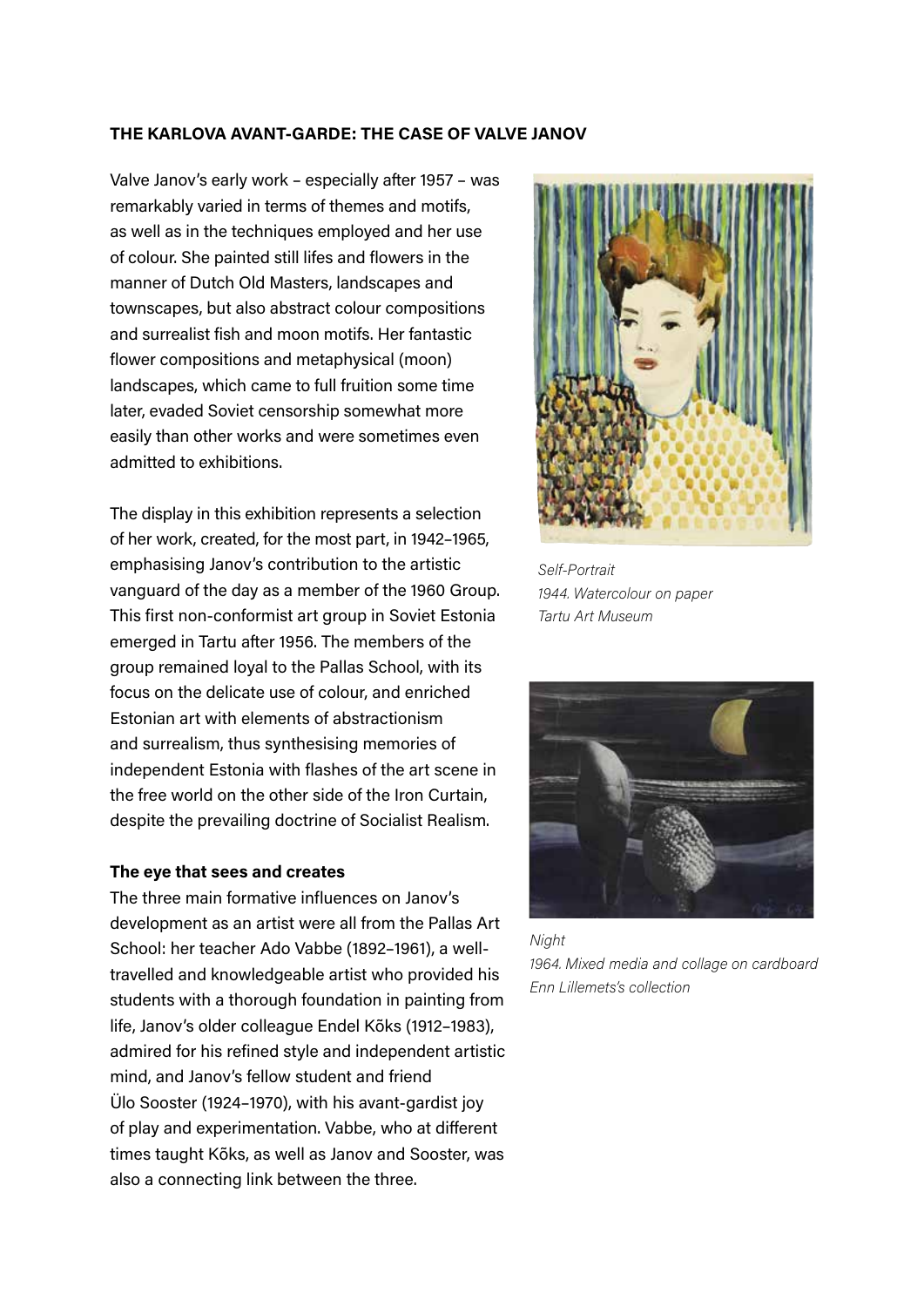Janov's intuition in keeping up with changes in the language of art, despite the restrictions imposed by the closed society, and her skill in employing a variety of techniques are truly impressive. The world she secretly created is surprisingly rich, delicate and joyful, but one can also sense a certain metaphysical anxiety seeping through. Her moon affects tides and her fish grow. Erotic undercurrents emerge from surreal labyrinths (e.g. Still Life: Going Forward, mixed media and collage, 1961; Lüüdi on Haapsalu Beach, oil, 1957).

And it all begins with the power of colour: from Fauvist abstraction to the evocations of Abstract Expressionism. It is the colours in their shades and nuances that first catch our attention, and in a way motivate the existence of forms and images, turning them into signs and symbols. All sorts of techniques have been put in the service of colour: gluing, flowing, spraying, dripping, scraping, rubbing, printing, plastering and pasting, and even using a hair to trace patterns, and spreading pearl barley.

While "official" art was trapped in verbal cliches and narrative, a dominant motif in Janov's work was the eye: the eye that can see, represent, create, explain, and wake up other senses, sensations and perceptions. Janov was skilled at creating colour harmonies in the manner of Paul Klee (e.g. Composition in Blue, watercolour, pastel and collage, 1958; Through Blue, tempera on paste, 1959; Moon and Karlova, pastel, 1962). These harmonies progress in exciting ways and multiply in collages and monotypes, or emerge from surreal representations (e.g. Under the Net, mixed media and collage, 1959;



Lüüdi on Haapsalu Beach 1957. Oil on paperboard Enn Lillemets's collection



Still Life: Going Forward 1961. Mixed media and collage on paperboard Margus Punab's collection



Fish: Going Forward 1961. Oil and oil pastel on cardboard Tartu Art Museum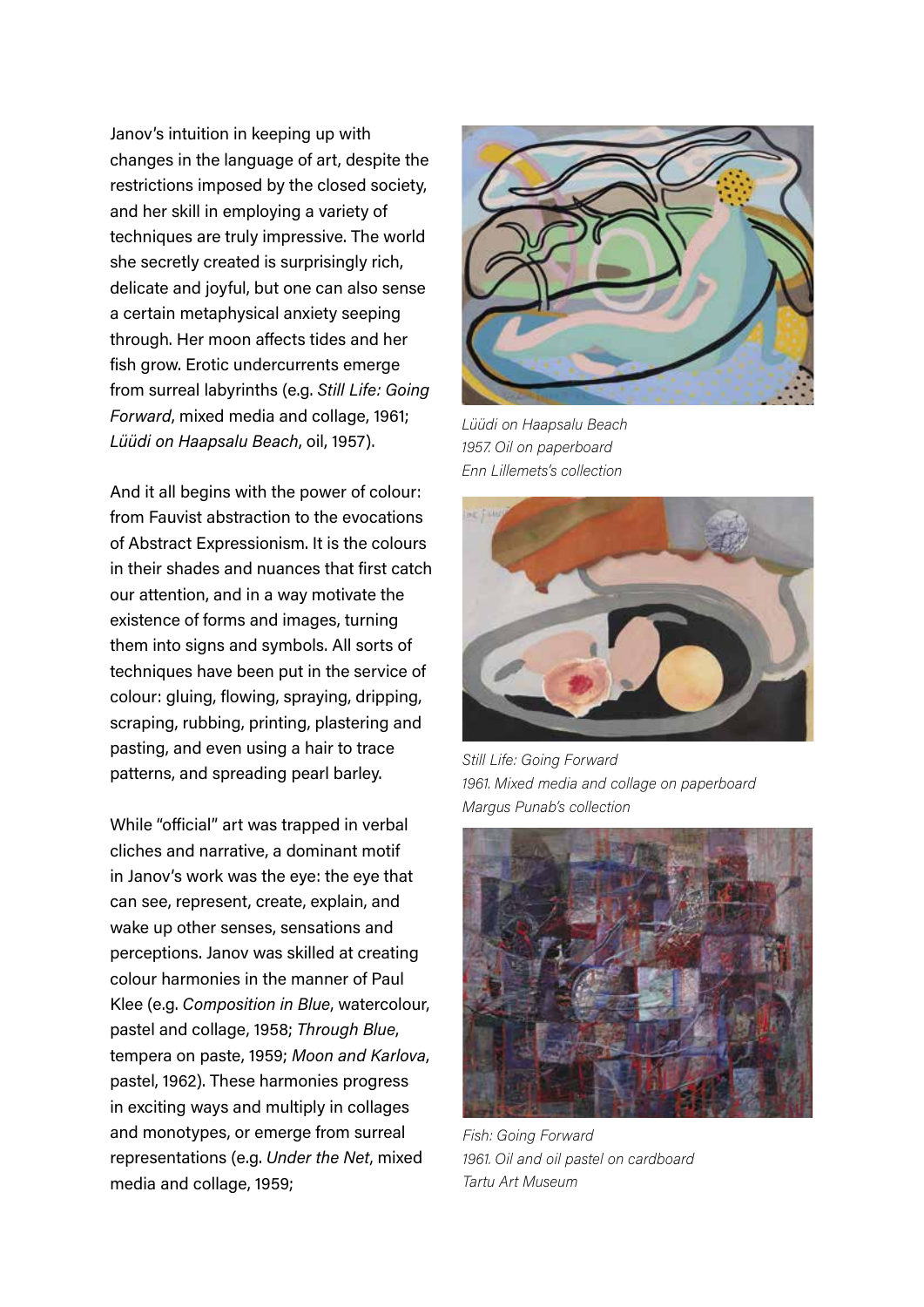Fish: Going Forward, oil and oil pastel, 1961; Black Mess, collage, oil, pastel and graphite, 1960).

As Janov herself described her work: "I did what was in my blood and as much as I could. I did not worry or feel hurt at all. There was simply no way these works could be displayed in public. I never even thought about it. I knowingly did them for myself, to be shut away in a drawer. Even in the 1960s there was nothing else I could do with these small pictures." It was not until 1965 that abstract art was first admitted to exhibitions in Soviet Estonia, in the wake of the Khrushchev thaw.



Black Mess 1960. Collage, oil, pastel and graphite on paper Art Museum of Estonia

#### Contours – posters or paintings?

A unique painting practice in Estonian art is represented by Janov's work featuring contours: linear shapes born out of concreteness but creating abstractions (e.g. Jug and the Moon, oil, 1950; Lüüdi on Haapsalu Beach, Marked Trees, Crayfish and Fish, all oil, all 1957). Some of the paintings of the period were destroyed by the artist, with details used in other works as parts of collages (e.g. Through a Window, oil, tempera and collage, 1959/1960). In some cases, a contour took on a life of its own, and become part of a new network, along the lines of Art Informel (e.g.

Experimenting with Red, mixed media and collage, 1961; Winter Fish, mixed media, 1963).

These "contour paintings", too, are rooted in colour. Janov's elegant aesthetic was backed by a good deal of wit. In these pictures, space does not cease to exist but is created through different means, such as the relationship between cold and warm shades and play with surfaces. The style was inspired first and foremost by French art, from Matisse to Dufy, and represented an approach quite different from the "rough style" that emerged under the influence of the GDR magazine Bildende Kunst. The latter was, in a way, a version of poster art, and provided an opportunity for artists to



Small Arabesque on Red 1958. Watercolour on paper Private collection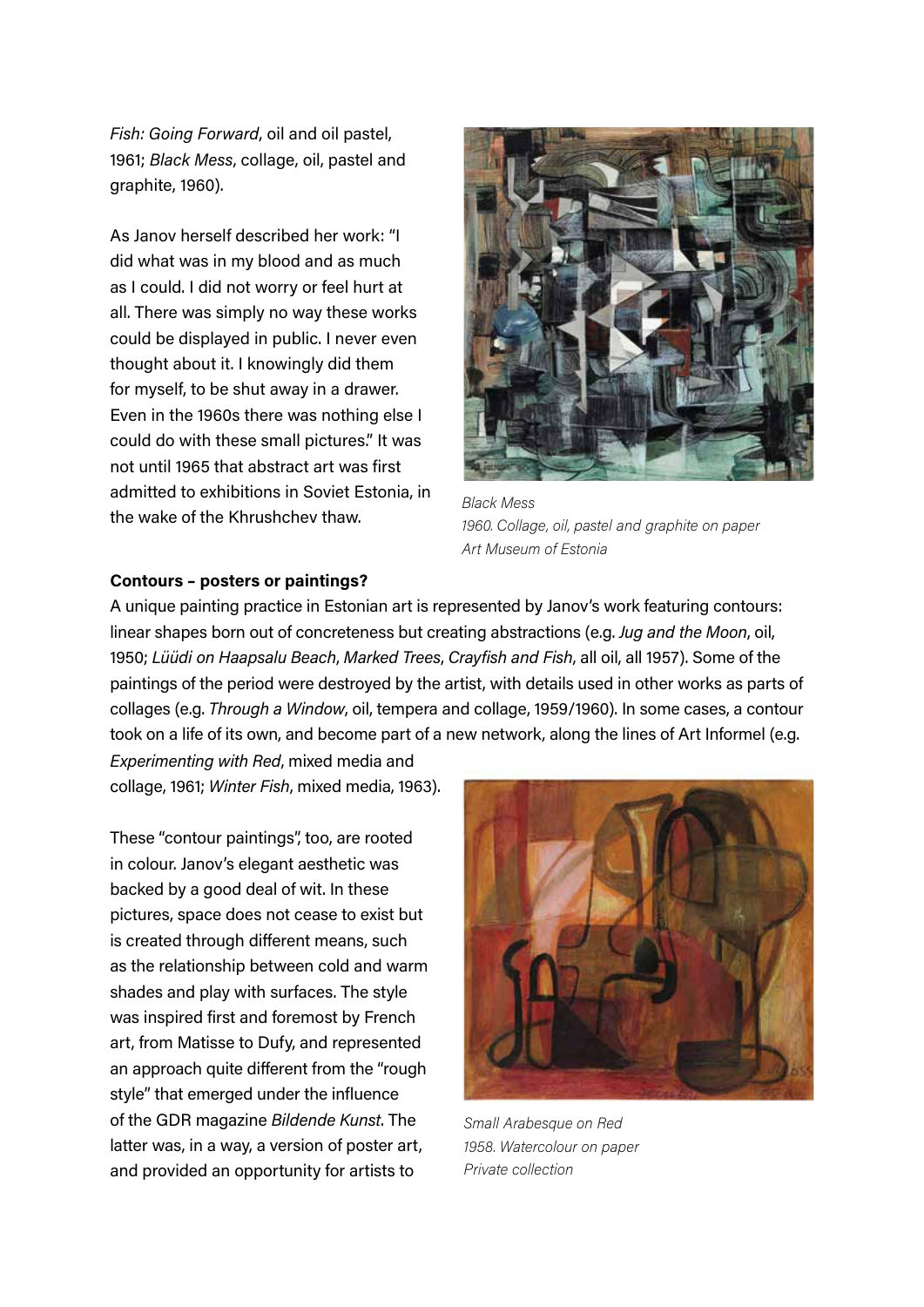bring about a change by pushing the boundaries of Socialist Realism. It was even included in official exhibitions, whereas Janov's works would have been immediately excluded as "formalist" and "primitive".

These experiments bear a fascinating resemblance to the poetic portraits and stylised landscapes by Aleksander Suuman (1927–2003), who began his studies at the Tartu State Art Institute slightly before Janov was forced to break off hers.



Winter Fish 1963. Mixed media on cardboard Enn Lillemets's collection



Through a Window 1959/1960. Oil and collage on paper Tartu Art Museum

# Karlova: the Spirit of Place

Valve Janov lived in the Karlova neighbourhood in Tartu for over 60 years, from the war years, when she was still a student at the Pallas Art School, until her death in 2003. Her home at the corner of Salme and Tolstoy Streets was an important meeting place for several generations of artists over the decades: from Hans Mets, Herman Aunapuu, Varmo Pirk and Olev Mikiver to Indrek Hirv, Külli Muna, Margus Meinart and Andres Rõhu.

Endel Kõks, himself a graduate of Pallas and one of the idols of the art students of the time, lived close by. Younger artists used to go to his house to explore pictures and art books even after Kõks himself fled to the West in 1944.

For the members of the 1960 Group, Janov's home was particularly significant. Kaja Kärner actually lived in Janov's flat for several years in the late 1950s and the early 1960s, and she, in turn, shared it with Heldur Viires. Later they moved next door. Silvia Jõgever also lived nearby. After Ülo Sooster was released from a labour



Fish Above Karlova 1960. Collage and oil on paper Art Museum of Estonia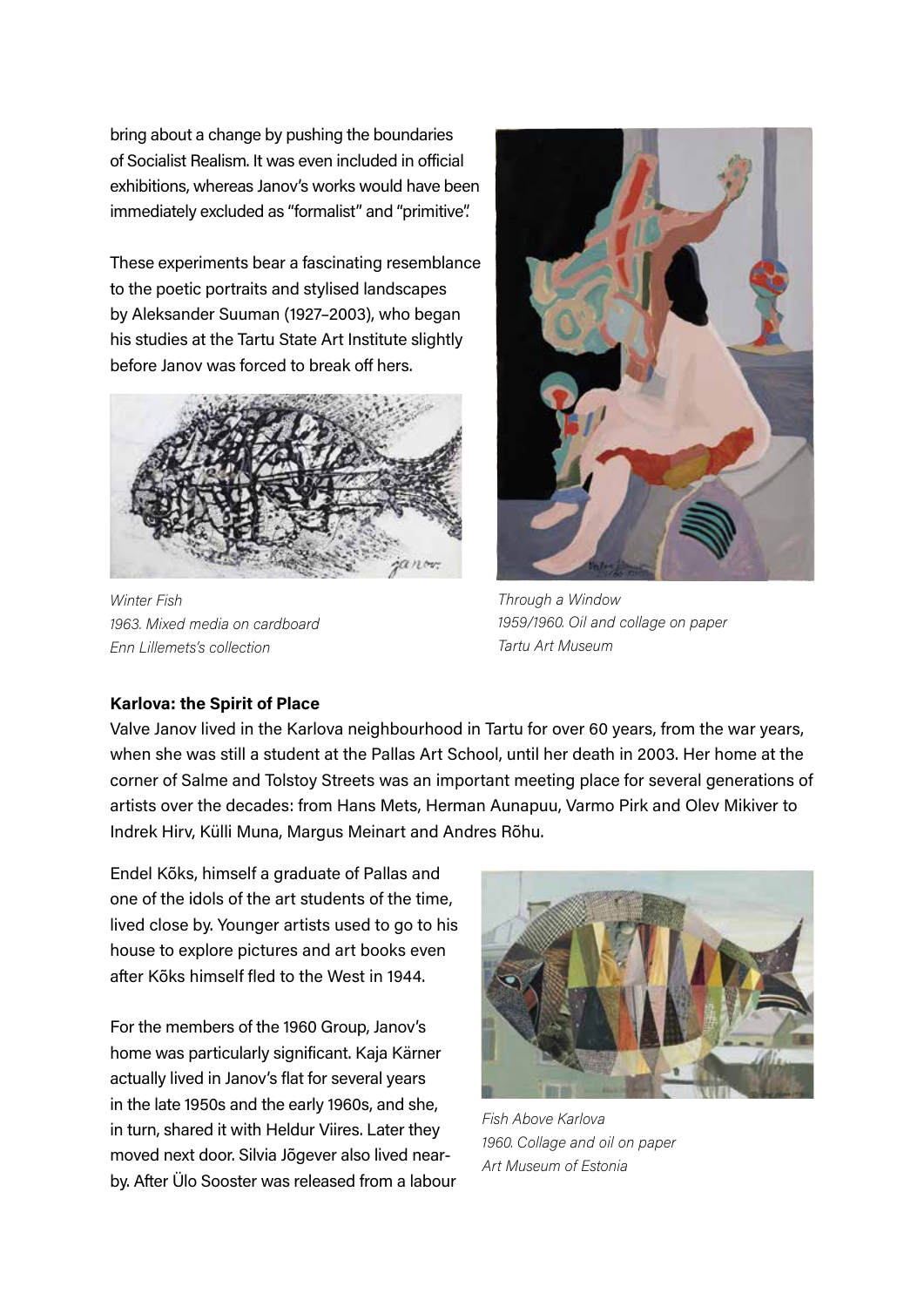camp and moved to Moscow in 1957, he used to visit his former fellow students and friends in Karlova, to "stir them up" and inspire them with new creative ideas.

"The tentacles of the decadent Western art" reached from Tartu not only to Tallinn and Moscow, but also to Haapsalu on the west coast of Estonia. This can be seen in the frequent visits of Janov, Jõgever and Lüüdia Vallimäe-Mark to Haapsalu during this period, and in their letters, as well as in the artworks of their friend and fellow student Helju Sarnet Zauram (1922–2017), who worked there as an art teacher. A few extracts from these letters will suffice to give us the colours and shades of the time, and shed some light on the Soviet art scene.



Moon and Karlova 1962. Pastel on paperboard Enn Lillemets's collection

Janov wrote from Tartu to Sarnet Zauram in Haapsalu on 12 December 1959:

"As far as paintings go, I have recently done next to nothing, but I have worked on quite a few small pieces in all manner of techniques: Indian ink, candle wax, gouache, watercolour etc. I do at least one every evening, and sometimes as many as five or six. I do not feel up to anything more substantial yet.// According to my friends, the thematic exhibition [an official Soviet art display] was a load of muck from one end to the other."

# From Haapsalu to Moscow: the Spirit of Cosmopolitanism

Janov in Moscow to Sarnet Zauram in Haapsalu on 3 November 1960: "First of all, I spent the whole month of September in Moscow. Bear [Valve Janov's husband Leonid Janov] was there on business, and the costs were covered, so our stay was not that expensive. The plan was for me to stay for two weeks and then return home, but we had such a nice time in Moscow and there was so much to see that I ended up staying for a whole month.

I saw many lovely paintings and spent a lot of time with Ülo. His pictures are divine. I must say that the way Ülo advocated a certain type of art has had a huge impact on me, and so, since I returned from Moscow, I have been



Three-Dimensional Segments 1959. Mixed media and pastel on paper Private collection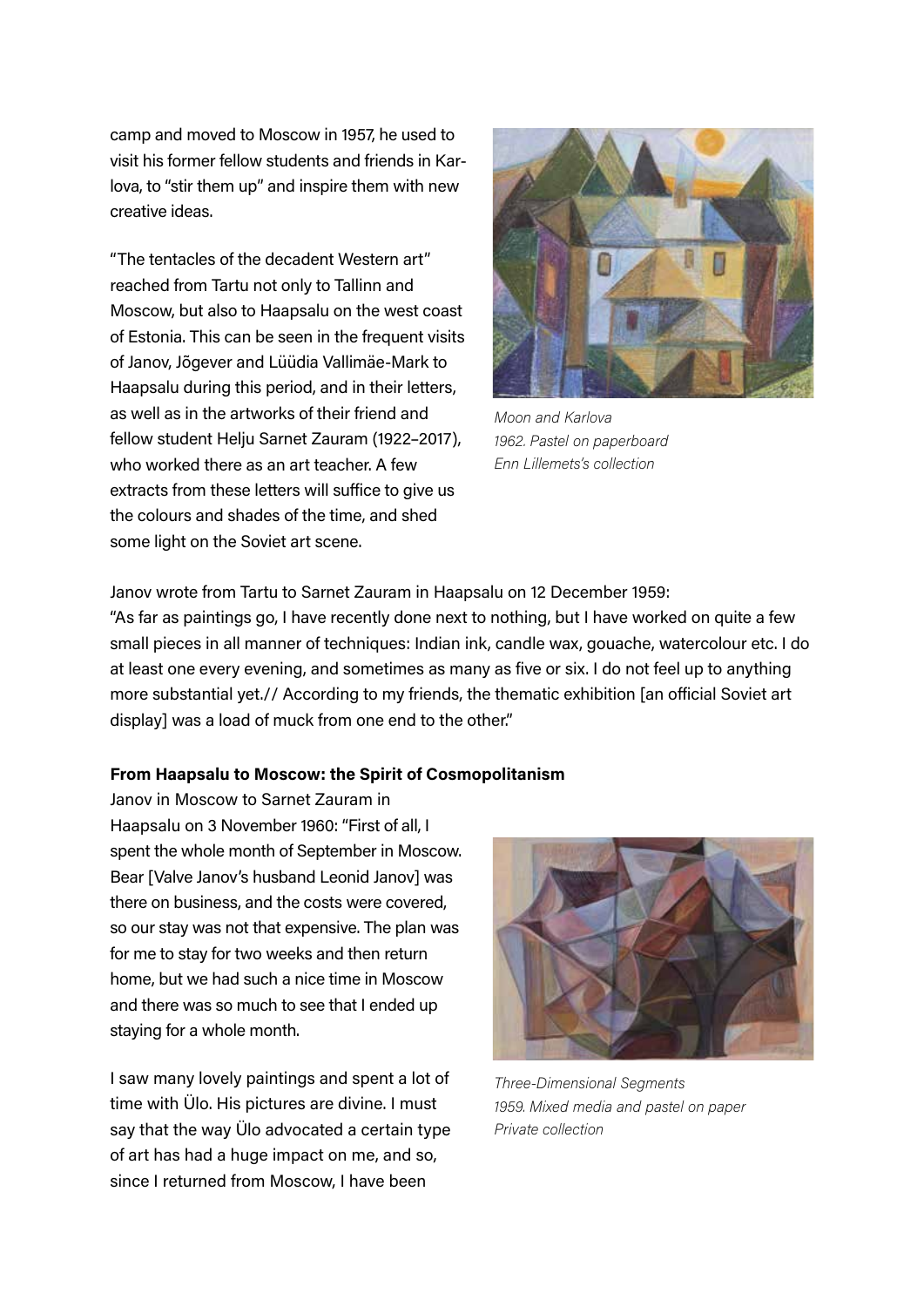working on my art from morning until the middle of the night, and I am not exaggerating. And so far it is just my pieces and nothing else. // Today it is exactly a week since I last went to town. I do not even bother to dress in the mornings: I just throw a robe over my nightgown and start working at once. In short, I do not waste time on anything else. We'll see what comes out of all this. // The exhibition that Silvi organised in her school was a true delight, and it was the most beautiful exhibition I have ever seen. // But some people could not stand it and reported us, and it was not just a complaint but they actually wanted to ruin our lives. It was such a drama that it cannot be described in just a few words. The whole thing was blown way out of proportion but those who informed on us did not manage to carry it off as wickedly as they had planned. // And



Composition for an Old Frame 1962. Collage on paper Tartu Art Museum

really, human wickedness knows no limits. Indeed, this scandal made quite a few things very clear. For the record, this had nothing to do with abstractionism, as it was rumoured in Tallinn. It was a lucky chance that your work was not on display. I know for sure that Silvi had planned to have it there but something must have stopped her."

Janov in Moscow to Sarnet Zauram in Haapsalu on 1 November 1961: "[---] I am still hunting for art books, but have found just two so far: about Oskar Kokoschka and Henry Moore (an English sculptor), who creates very beautiful sculptures. // I have not been to the theatre since I last wrote, but we have tickets for a Russian ice ballet during the holidays.

I have seen the all-Soviet art exhibition (an awful experience indeed): in an exhibition that big, there were only two good pieces, by Lithuanians, and nothing more. The works from Belarus and Ukraine were the worst of all. Estonia's display was very small, Latvia's was twice the size, and Lithuania also had more works on display. From Estonia, there were mainly men from Tallinn: Pihelga, Alas, Mildeberg, Linnat, Einmann and so on. It was a sad and dull affair. I have been to each and every museum in Moscow, including the museum of zoology, where I saw many fish and a lot of molluscs from various seas with their shells, which looked like true artworks, and many other things. Now Ülo and Heldur have arranged for me to have access to the library, and I spend whole days there. The last book I saw was all about Miró and there was another large book full of coloured pictures by Paul Klee: just awesome!// Today Bear and I are going again: we have ordered several books. I have a French art magazine, L'ŒIL, all of the 1960 issues, filled with French and Italian contemporary art.// I suppose now you want to know why Heldur is in Moscow. He is here because Ülo has loads to do at the moment – he is doing illustrations for several books at once – so Heldur came to help him and will probably stay until the end of the year. They are both very busy now and do not have much time for me, as they need to do a whole book within a week. But after that things will calm down a bit for them again, I hope.[---] I have also done a few small pieces because when you see all these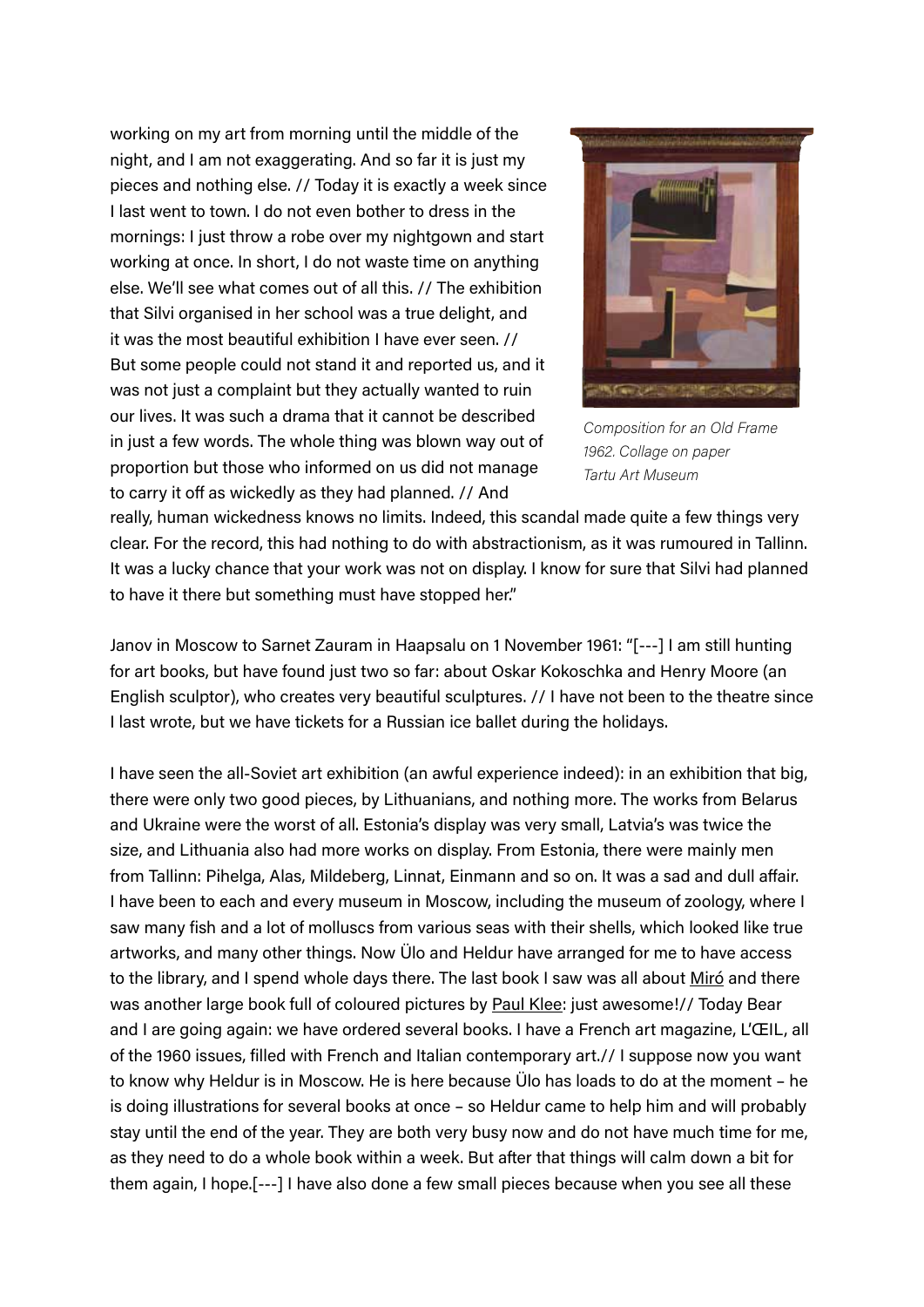awesome books, your mind starts galloping like mad, and your hand itches to start work on something. I can see many new buildings and construction sites from my window on the third floor, with many charming tower cranes which just ask to be depicted. So I have pictures with cranes again. This is turning out to be a really long letter. You must be exhausted by now."

The circle that came to be known as the 1960 Group formed in Tartu after the men in the group had been released from soviet prison camps – gulags. The only public display of the works of the Group members took place in 1960 at the Tartu 8th Secondary School, where Silvia Jõgever worked as an art teacher. This informal and uncensored exhibition was followed by a scathing attack on the Group in newspapers and in the Artists' Association of the Estonian SSR.

Janov's Jug and the Moon (oil) and Fish Grow (gouache, both 1950) are quite astonishing in the context of Estonian art history. These small pieces, created in secret during the most oppressive period of Stalin's reign, are like early glimpses of the full-blown fantasies in her later work. They carry the same message as the prediction expressed at the end of Ülo Sooster's letter to Lüüdia Vallimäe-Mark on 21 October 1955, a couple of months before his release from the gulag: "Any serious work can of course be undertaken only in freedom, which is why I crave freedom in the same way as a starving dog

craves a bone. All signs indicate that I will soon be on my way to Tartu to gnaw at that bone. I believe this will be a wonderful feeling, although I would not wish what I have lived through on anyone, not even my worst enemy. // I look forward to your reply, in which I hope to find all sorts of news about your life and art. Judging from the newspapers, there seems to be a bit of a fresh wind blowing: is that really so or is everything just going along the same as before? Abstract painting is, of course, still light years away, but there will be no escape from it. I for one feel a very strong attraction. // Greetings to all my friends, girls and boys."

The Karlova art colony, which thrived for over 60 years, has ceased to exist. The lilac bushes around Valve Janov's house, which once bloomed in a variety of colours, have been uprooted, while the juniper tree brought from Ülo Sooster's home village of Ühtri on the island of Hiiumaa stands proudly, towering over the two-storey house next door. The reputation of the "Karlova avant-garde" has stood the test of time even better than the juniper in Janov's back garden, growing into a rich and exciting part of Estonian art history.



Ball Game 1963. Collage, watercolour and graphite on paper Private collection



Impressions of Samarkand 1964. Tempera on canvas Private collection

Enn Lillemets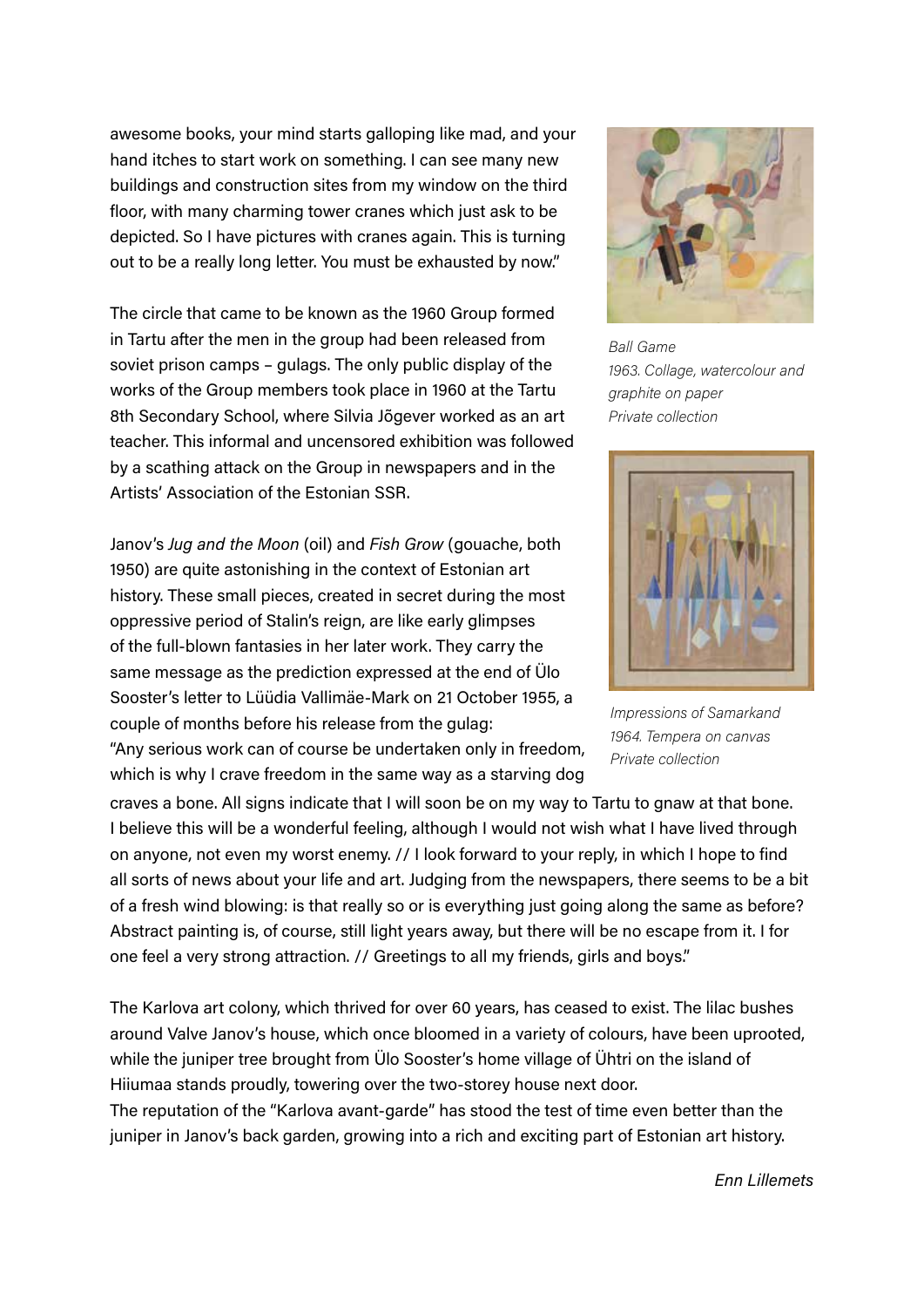# VALVE JANOV'S RECOLLECTIONS OF HER STUDIES

At Pallas, [Aleksander] Vardi was our teacher in the foundation class. With him, we did only still lifes in charcoal. Our classroom was on the first floor. [Alfred] Kongo always walked across the room on his way to his atelier next door. My place was beside the door. When Kongo was in a good mood, he used to pick me up in his arms, walk with me to his door and put me down there. La Bayadère [Magda Beck, a well-known model at Pallas] did not like him for some reason.

Next came the nude drawing class, where we did nudes in charcoal. It was taught by [Kaarel] Liimand, as far as I remember. When the Russians came in 1940, the new authorities tried to turn everything upside down but, for all that, things remained as they were.



Valve Moss as an art student in Tartu Photo: courtesy of the artist's family

I knew [Ado] Vabbe long before I was admitted to his atelier. He had something of a crush on me: he got all nervous around me and often approached me for a chat during breaks. I felt very embarrassed as everyone knew about it. I believe it was then that Kaja [Kärner] once said: "All of us have our own Vabbes."

I vividly remember [Villem] Ormisson's funeral. It was held in the main exhibition hall on the first floor. His coffin was surrounded by chrysanthemums. I was one of the students in the guard of honour at the coffin.

Vabbe was very kind to me. By 1942, if I remember correctly, I was training in his atelier. He taught portraiture, and everyone was keen to join his class. We painted not only portraits but everything there. I, for one, was not at all good at portraits. But as I had



Ado Vabbe teaching at the Pallas Art School during the Second World War. Photographer: Karl Hintzer Photo: private collection

already been taught by Vabbe, I did not think about choosing any other option, like joining Vardi's atelier. I do not know if it was Vabbe's reputation as a good teacher, or what, but I never thought of going elsewhere.

Lüüdi [Lüüdia Vallimäe-Mark] says that some of my portraits did not look at all like the models. Yet Vabbe never criticised them. I am not good at capturing likenesses, which is why I have enjoyed doing abstract art. Vabbe may have thought: all right, let her do as she likes, and perhaps something will come out of this. Vabbe let us choose what we wanted to do: a head,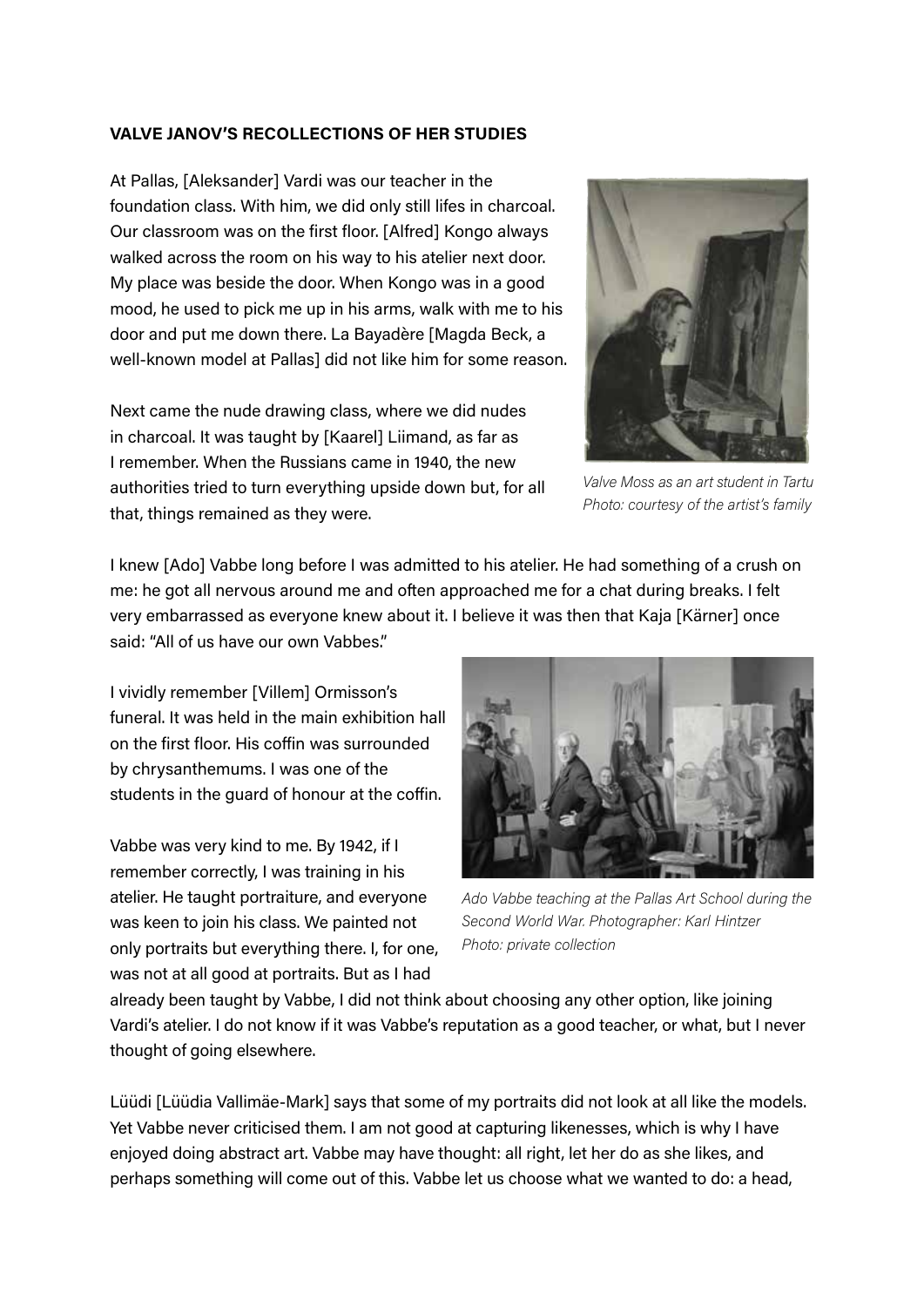or a half-length portrait, or a full-length portrait. I went for a full-length portrait, set against the backdrop of a bluish curtain with small flowers. I worked very hard, eager to capture all of the fine details in the pattern. Even students from other ateliers came to look, interested in what I was doing. [Johannes] Võerahansu wanted me to get rid of this habit: to stop fussing with details and focus on larger surfaces. Vilma Tugi learned from him to do very nice large surfaces. But that was how far it got.



Christmas party at the Pallas Art School. 1941 From the left: Varmo Pirk, Valve Moss, Johannes Saal, Lembit Rull and Voldemar Väli; at the right, Magda Beek (La Bayadere). Photo: private collection

Looking back at it now, I see how good it was that Vabbe let me do what I wanted. At the time, I did not understand it.

So with my work, Vabbe did not intervene much, but he did fall out with some other students, such as Herman Aunapuu. He was awfully talented, but there was something about his work that Vabbe did not like.

Years later, when we were all scattered about, and I worked at a laboratory, I saw Vabbe quite often. He was always most gallant when Paul [Ado Vabbe's son Paul Vabbe] was at home but when Paul was not there, it was better to find an excuse to leave. Sometimes we talked about art at the Cafe Werner.

This painting with a fat woman comes from this time. Vabbe showed me his paintings and let me choose what I liked. I picked four. Two of them are in museum collections now.

Vabbe advised us to look at our pictures. "Put it aside if you feel it is not turning out the way you want, but take it out again after a while. Look at your pictures and compare them all the time," he said. But no matter what teachers say, it is only once you are an artist yourself and deeply involved in it all that you start to understand things.

For the most part Vabbe liked to keep his distance and did not reveal whether he had any favourites among his students. I believe he thought quite highly of Ülo [Sooster].

 $[--1]$ 

As for the other teachers, Võerahansu was on friendly terms with us, especially with the boys. He sometimes had a drink with us during the war years. So did Vardi.

I remember one occasion in the yard of the Pallas building. That was where the sculpture studios were and the Pallas Art Society had rooms there downstairs. [Karl] Pärsimägi once painted those rooms – the painting with the mirror – and so did Ilse [Leetjärv].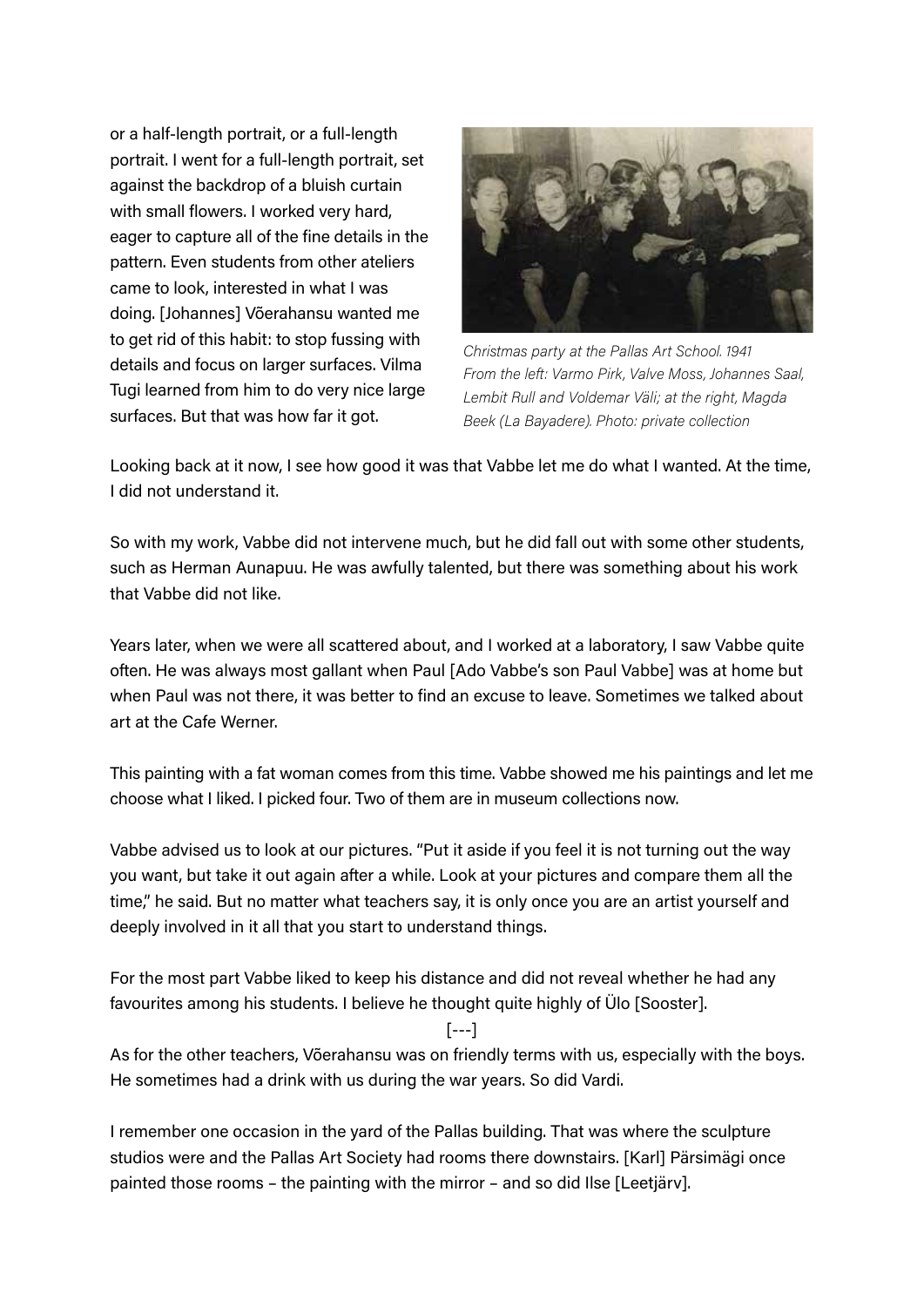We were all there: [Varmo] Pirk, Kudi Tuul [August Tuul] and Toomas [Lembit Toom]. La Bayadère lived in the Pallas building. My sister Laine was there that day. Kaja was certainly there, perhaps even Ülo Kärner, who was recruited by the German army. Vardi was there. I can still see him now: he got terribly drunk. [Richard] Kaljo was there. I did not like him at all: he was always trying to put his hand on your knee. Hans Mets was one who would never miss a party, the more so as fears were growing that the Russian army would return. He was in the German army, stationed at a food store in Tartu. He wrote us a letter urging us to leave and on no account stay here when the Russians came.

In 1943, many men were already gone and there was not much going on any more.



Valve Moss (right) with her sister Laine during the Second World War Photo: courtesy of the artist's family

On 20–21 January 1996 in Tartu, written down by Enn Lillemets.



Valve Janov. 1960 (?) Photo: courtesy of the artist's family

# VALVE JANOV (née MOSS) Born on 31 January 1921 in Tartu

1938–1944 studied at the Higher Art School Pallas

1944–1948 continued her studies at the Tartu State Art Institute (which replaced Pallas in 1944) but was not allowed to graduate

During her studies at Pallas she formed close friendships with her fellow students Herman Aunapuu, Varmo Pirk, Kaja Otsason (Kärner), Silvia Jõks (Jõgever), Helju-Laine Sarnet (Orlov, Zauram), Helga Imelik (Jõerüüt), Lembit Saarts, Lüüdia Mark (Vallimäe-Mark), Ülo Sooster, Valdur Ohakas, Henn Roode, Heldur Viires and Esther Raudsepp (Potisepp, Roode).

Her main teachers were renowned Estonian artists who had trained in the great art centres of Europe: Ado Vabbe (1892–1961), who was one of the founders of the Pallas school, Aleksander Vardi (1901–1983), Johannes Võerahansu (1900–1980) and Elmar Kits (1913–1972), a younger Pallas graduate.

1948–1956 worked as an accountant at a laboratory in Tartu

1956–1972 worked as a laboratory assistant at a veterinary laboratory

1959 displayed her work at the Tartu annual art exhibition for the first time

1960 participated in the only public exhibition of the 1960 Group in the Tartu 8th Secondary School 1969 became a member of the Artists Union of the Estonian SSR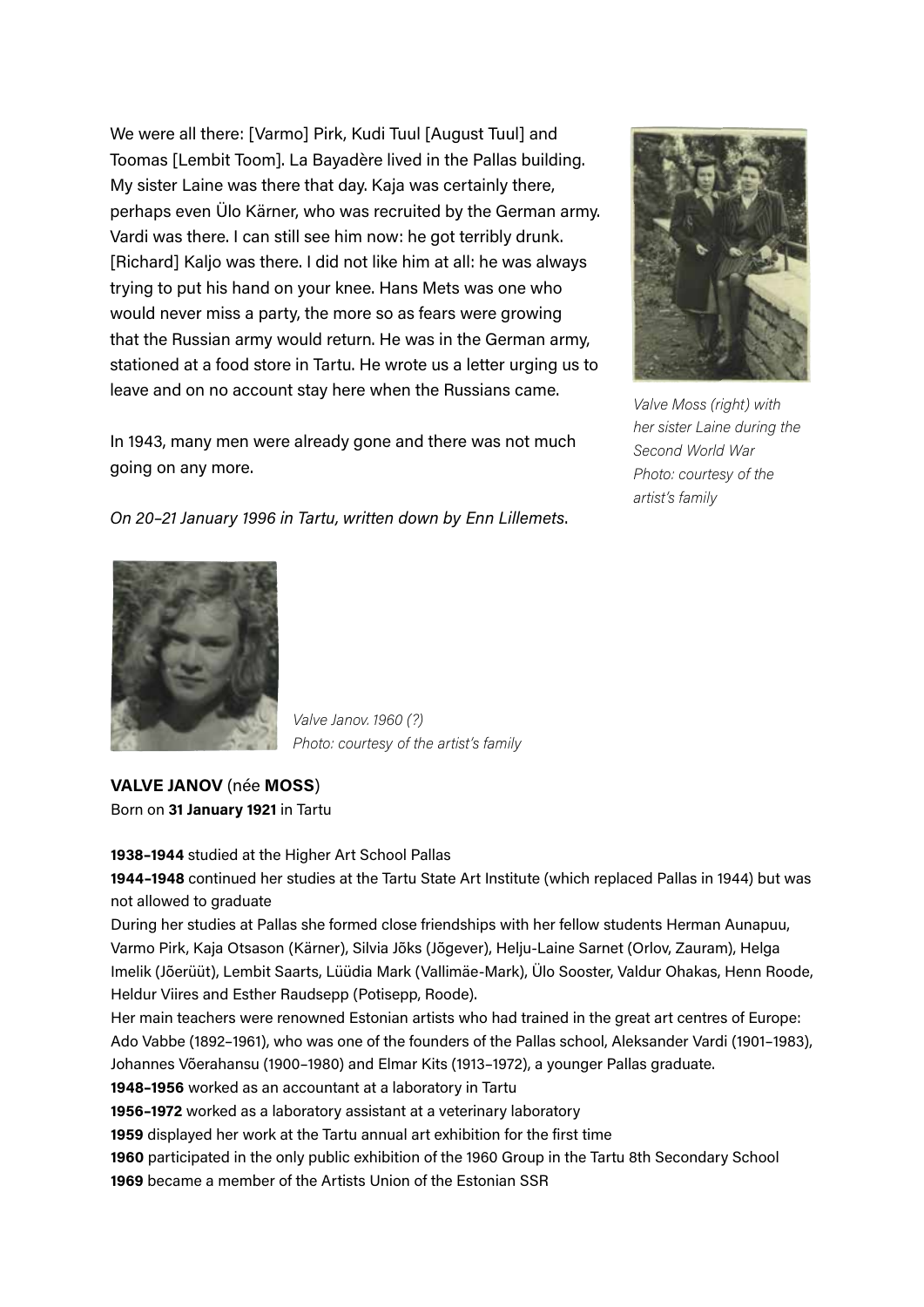1971 Janov's and Kaja Kärner's joint exhibition was held at the Tartu Art Museum (the first personal exposition for both artists), with an accompanying catalogue

1988 played an active role in re-establishing the Pallas Art Society (the Tartu Art Association until 1999) 1992 Janov's solo exhibition was held at the Tartu Artists' House, the largest display of her work so far 1992–2003 was a member of the board of the Pallas Art Society

1993 and 1994 participated in the high-profile exhibition "Collage as an Alternative. The 1960s" at the Art Museum of Estonia and the Tartu Art Museum, displaying her early avant-garde work for the first time in Tallinn

2001 was awarded the state decoration Order of the White Star (Fourth Class)

2001 received the Ado Vabbe Prize

Died on 18 September 2003 in Tartu



The Dutch photographer Wim Lamboo has photographed artists in Central and Eastern Europe since the fall of the Berlin Wall. As part of this project, he has also photographed numerous Estonian artists, starting in 1997. These images have been staged by the artists themselves, captured with a meaningful object or in a place of significance for them.

Valve Janov in her studio. 1997. Photographer: Wim Lamboo. Photo: Art Museum of Estonia

The 1960 Group was the first of the non-conformist art groups in Soviet Estonia. The group made a significant contribution to Estonian artists' opposition to the totalitarian system, rejecting the doctrine of Socialist Realism and advocating aesthetic values in art. The work of the members of the group boldly changed the modes of artistic expression in Estonian art, laying the groundwork for the emergence of the ANK '64 group in Tallinn.

The group emerged in the second half of the 1950s and included Valve Janov, Silvia Jõgever, Kaja Kärner, Lembit Saarts, Ülo Sooster, Lüüdia Vallimäe-Mark and Heldur Viires: fellow former students of Pallas and the Tartu State Art Institute, several of whom had only recently been released from prison camps (gulags) or had fallen victim to Stalinist repression in Estonia. Valve Janov's home in the Karlova neighbourhood in Tartu became the main hub where they gathered regularly to discuss modern ways of artistic expression and a broader perspective on art, to share literature and exchange information on the international art scene.

Their meetings were characterised by long and inspiring discussions, which often went on until morning. These conversations created a powerful synergy of ideas that the artists, in the privacy of their homes, transformed into world-class artworks, which, however, could not be exhibited publicly until decades later.

At Sooster's suggestion, an unofficial and uncensored exhibition was held in 1960 at the Tartu 8th Secondary School, where Silvia Jõgever worked as an art teacher, featuring the newest work by all members of the group. The exhibition ended in scandal and sanctions from the authorities. The artists feared new arrests on accusations of forming an anti-Soviet group, as in 1949 and 1950 a group of students of the Tartu State Art Institute, including Lembit Saarts, Ülo Sooster and Heldur Viires, had been arrested and sentenced to imprisonment on similar charges.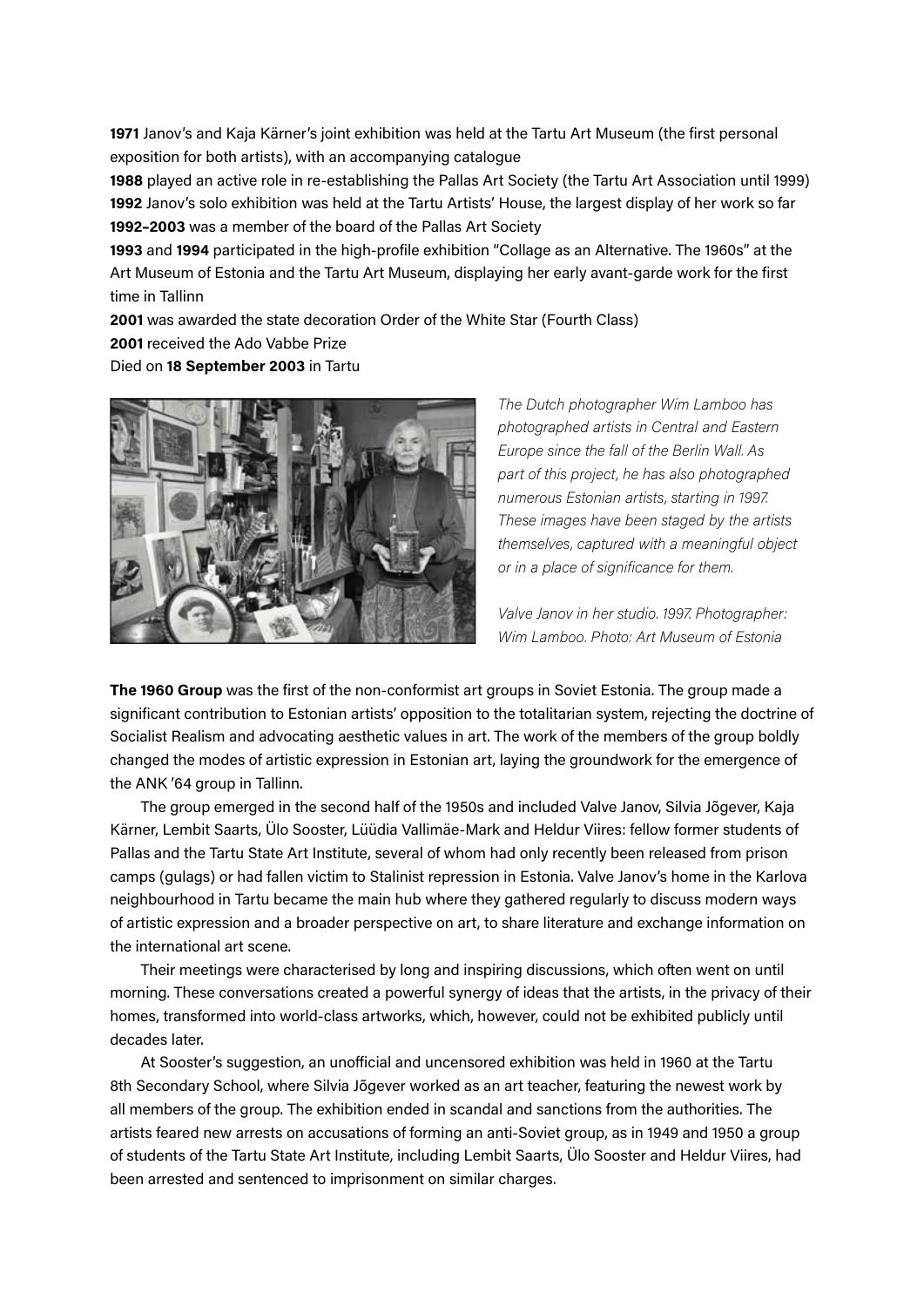The Art Museum of Estonia and the Tartu Art Museum have added several modernist collages and mixed media artworks of Janov's early period to their collections over the past decades. The bulk of her work, however, is in private collections. In independent Estonia, Valve Janov's work has been rediscovered and displayed at several exhibitions in Tartu. On the initiative of the Pallas Art Society, exhibitions have been held at the Tartu Art House, KÜÜ Gallery, Sebra Gallery and Tartu Art Museum. In Tallinn, this is the largest display of her work so far.

Her works feature in the collections of the Art Museum of Estonia, the Tartu Art Museum, the Haapsalu and Läänemaa Museums, the Estonian Artists' Association and the Zimmerli Art Museum of Rutgers University in the USA (the Norton and Nancy Dodge Collection of Soviet Nonconformist Art) and in dozens of private collections in Estonia, Germany, Norway, Finland, Russia and Australia.



Lüüdia Vallimäe-Mark's birthday party in her studio in Tartu. 1975. From the left: Helga Jõerüüt, Lüüdia Vallimäe-Mark, Lembit Saarts and Valve Janov Photo: private collection

#### VALVE JANOV'S FELLOW STUDENTS

#### Herman Aunapuu

Born on 12 March 1915 in Kokand, in present-day Uzbekistan 1933–1943 studied at the Higher Art School Pallas 1944–1945 studied at the Tartu State Art Institute; did not graduate His main teachers were Ado Vabbe, Jaan Vahtra, Villem Ormisson and Voldemar Mellik. 1945 was arrested in Tartu on fabricated charges 1945–1953 served a sentence in prison camps (gulags) in the Komi region and Arkhangelsk Oblast Worked as an artist and decorator for several organisations in the retail and restaurant industries Died on 29 December 1998 in Tartu 2003 his memorial exhibition was held at the Tartu City Museum, which was also his first solo exhibition Silvia Jõgever (née Jõks) Born on 4 November 1924 in the village of Vasula, near Tartu 1942-1944 studied at the Higher Art School Pallas 1944-1948 studied at the Tartu State Art Institute 1949-1950 worked as an art teacher in Jõgeva 1951–1952 studied at the Tartu branch of the State Art Institute of the Estonian SSR Her main teachers were Johannes Võerahansu and Elmar Kits. 1957–1961 worked as an art teacher at the Tartu 8th Secondary School 1962 her first solo exhibition was held at the Tartu Literature House 1962–1979 taught at the Tartu Art School for Children 1977 became a member of the Artists' Association of the Estonian SSR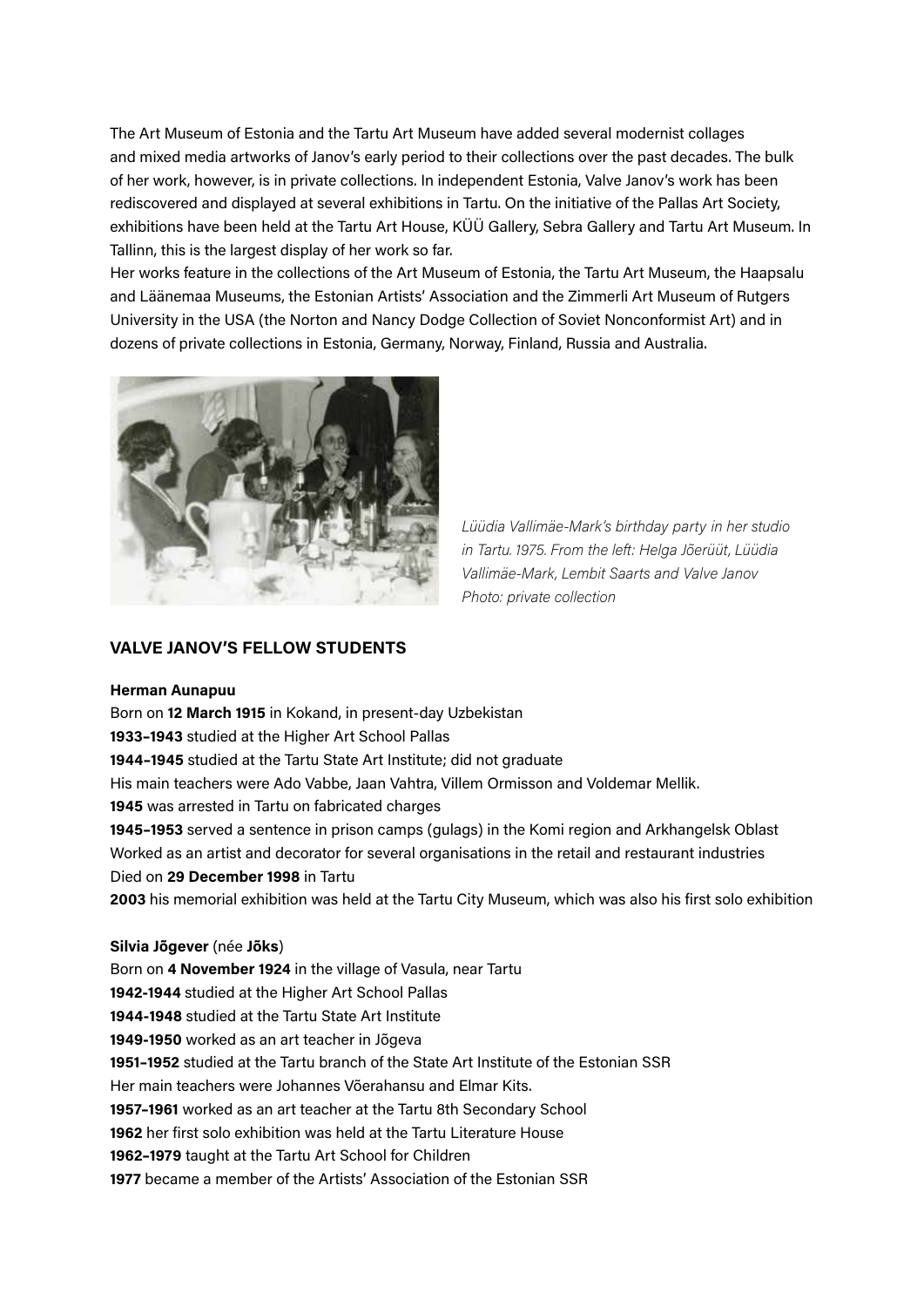2000 became a member of the Pallas Art Society 2001 was awarded the state decoration Order of the White Star (Fifth Class) Died on 11 January 2005 in Tartu

#### Kaja Kärner (née Otsason)

Born on 3 August 1920 in Tartu 1937–1939 studied at the State School of Arts and Crafts in Tallinn 1940–1944 studied at the Higher Art School Pallas 1944–1948 studied at the Tartu State Art Institute Her main teacher was Ado Vabbe. 1948 became a member of the Artists' Association of the Estonian SSR 1948–1950 worked as a drawing teacher at the Tartu State Art Institute 1950 was expelled from the Artists' Association 1951–1959 worked for the Tartu Retail Trade Organisation, designing signs and labels for shops 1971 Kärner's and Valve Janov's joint exhibition was held at the Tartu Art Museum (the first personal exposition for both artists) 1984 was re-admitted to the Artists' Association 1989 became a member of the Tartu Art Association 1988–1998 taught at the Tartu Art Association's Studio (Konrad Mägi Studio)

Died on 1 July 1998 in Tartu

#### Varmo Pirk (born Valentin Birk)

Born on 12 October 1913 in the Smolensk Governorate (Russia) 1937–1944 studied at the Higher Art School Pallas 1944–1945 studied at the Tartu State Art Institute; did not graduate His main teachers were Aleksander Vardi, Kaarel Liimand and Villem Ormisson. 1945 was arrested in Tartu on fabricated charges 1945–1954 served a sentence in gulags in Arkhangelsk Oblast 1959 became a member of the Artists' Association of the Estonian SSR 1963 Pirk's and Leo Leola's joint exhibition was held at the café of the University of Tartu (Pirk's first personal exposition)



Lüüdia Vallimäe-Mark, Valve Janov and Varmo Pirk in Otepää. 1958. Photo: courtesy of the artist's family

Died on 27 February 1980 in Tallinn

#### Lembit Saarts

Born on 28 September 1924 in the village of Rebase, near Tartu 1942–1944 studied at the Higher Art School Pallas 1944–1948 studied at the Tartu State Art Institute; did not graduate His main teachers were Johannes Võerahansu and Aleksander Vardi. 1949 was arrested on fabricated charges 1950–1956 served a sentence in a gulag in Karaganda Oblast, Kazakhstan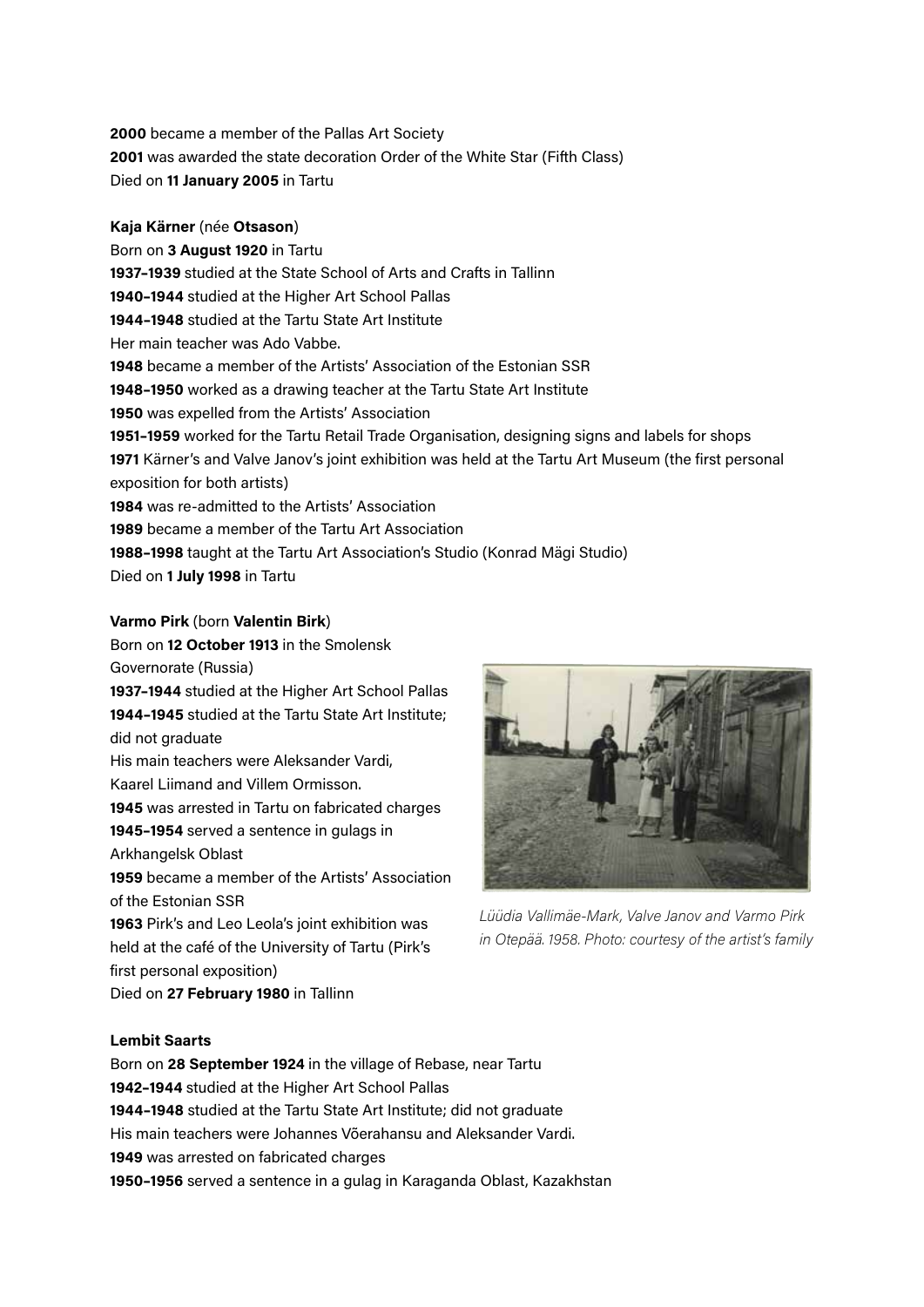1959 became a member of the Artists' Association of the Estonian SSR 1966–1984 worked as an artist at the Tartu Experimental Engineering Plant 1971 his first solo exhibition was held at the Tallinn Art Gallery 2003 was awarded the Ado Vabbe Prize 2004 was awarded the Konrad Mägi Prize 2009 was appointed an honorary member of the Pallas Art Society

Born on 17 October 1924 in the village of Ühtri on

Died on 16 March 2016 in Tartu

## Ülo Sooster (Ülo Ilmar Sooster)

the island of Hiiumaa



Valve Janov, Lembit Saarts and Lüüdia Vallimäe-Mark at Otepää hill fort. 1958. Photo: private collection

1943–1944 studied at the Higher Art School Pallas 1944–1949 studied at the Tartu State Art Institute His main teachers were Ado Vabbe, Elmar Kits and Aleksander Vardi. 1949 was arrested on fabricated charges 1950–1956 served a sentence in a gulag in Karaganda Oblast, Kazakhstan 1957 moved to Moscow with his wife Lidia

1959-1970 worked as an artist and illustrator in Moscow (for the publishing house Znaniye, and the popular-science magazine Znaniye - Sila), and was involved in the production of several Soyuzmultfilm's animated films

## Died 25 October 1970 in Moscow

1971 his memorial exhibition was held at the Tartu Art Museum, which was also his first solo exhibition As a member of the 1960 Group, Ülo Sooster was a source of encouragement and inspiration for his friends. He visited his former fellow students in Tartu on several occasions. During these gatherings in the artists' homes in the Karlova neighbourhood they talked about the Moscow art scene, and the new avant-garde modes of expression. These discussions inspired new modernist pieces by the members of the group and motivated them to search for individual technical tools to bring their ideas to life. Heldur Viires and Valve Janov spent a lot of time at Sooster's studio in Moscow, where they were able to visit a few exhibitions of US and European artists and read about the newest trends in international art in books and magazines available in Moscow's libraries.

#### Lüüdia Vallimäe-Mark (née Mark)

Born on 10 January 1925 in Tartu 1943–1944 studied at the Higher Art School Pallas 1944–1949 studied at the Tartu State Art Institute Her main teachers were Elmar Kits and Ado Vabbe. 1949–1950 worked at the University of Tartu as a laboratory assistant 1953–1973 worked as an artist and book illustrator (illustrated several books of Estonian fairy tales, etc.) 1957 became a member of the Artists' Association of the Estonian SSR 1975 her first solo exhibition was held at the Tartu Art Museum 1992 became a member of the Tartu Art Association Died on 15 October 2004 in Tartu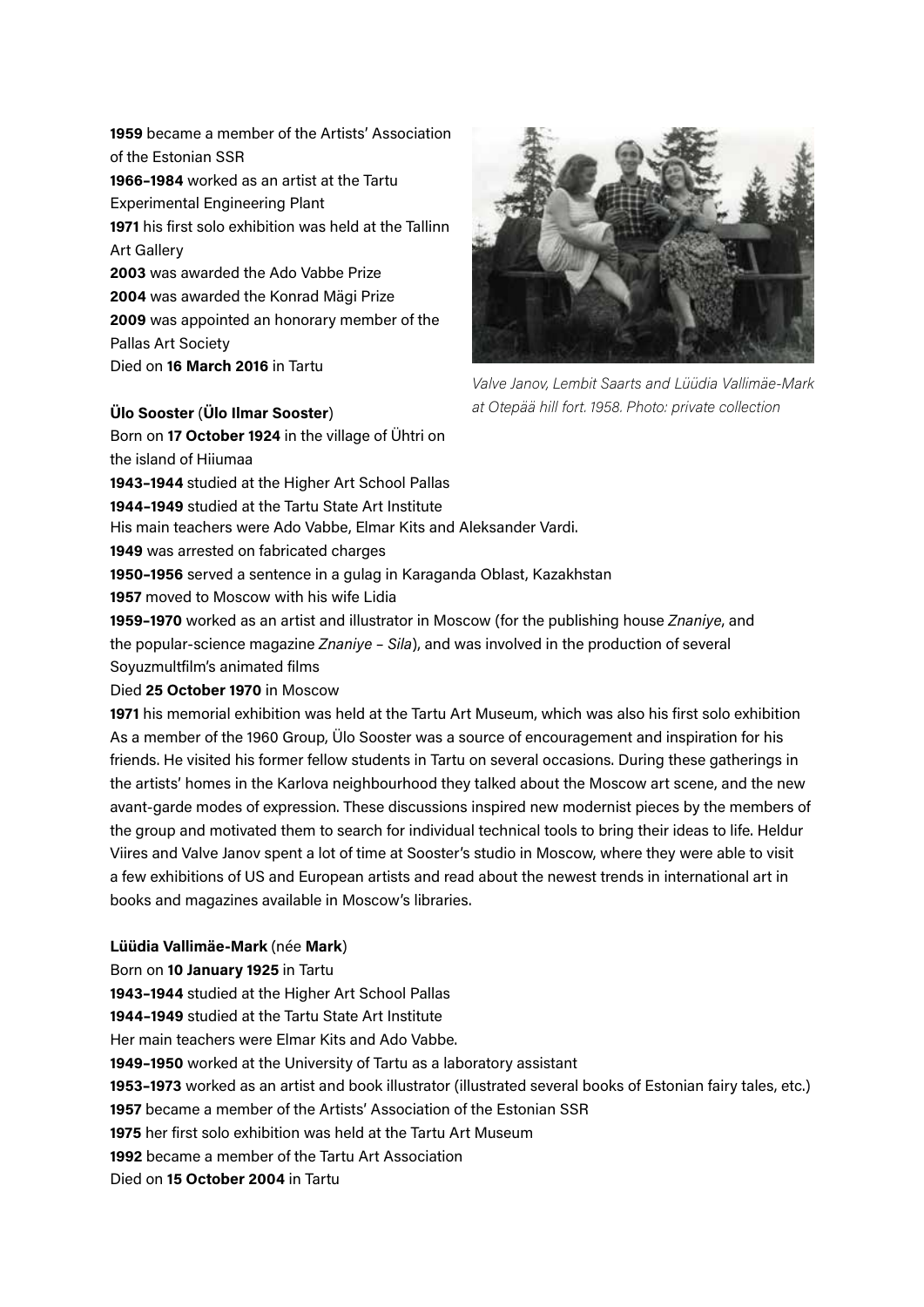Heldur Viires (Heldur-Jaan Viires, born Heldur-Jaan Veerbaum) Born on 23 June 1927 in Tallinn 1945–1949 studied at the Tartu State Art Institute His main teachers were Albert Kesner, Elmar Kits and Johannes Saal. 1949–1950 studied at the Ilya Repin Institute in Leningrad (St Petersburg) on a scholarship 1950 was arrested in Tartu on fabricated charges 1950–1956 served a sentence in a gulag in Vorkuta, Komi region 1956–1959 studied at the State Art Institute of Estonia in Tallinn From 1960 worked as a book illustrator (illustrated several science books: Estonian Pomology, Field Guide for Butterfly Identification, Estonian Rare Plants, etc.) 1964 became a member of the Artists' Association of the Estonian SSR 1971 his first solo exhibition was held in Gothenburg (Sweden) 1989 became a member of the Tartu Art Association 1989–2016 taught at the Tartu Art Association's Studio (Konrad Mägi Studio, Pallas Art Society Studio); from 1993 was also the head of the studio 2001 was awarded the state decoration Order of the White Star (Fifth Class) 2007 was awarded the Anton Starkopf Award 2009 was named an honorary member of the Pallas Art Society 2019 was awarded the title of Honorary Citizen of Tartu

Died on 23 June 2021 in Lõhavere near Viljandi



On a Haapsalu beach. Seated, from the left: Leonid Janov, Lüüdia Vallimäe-Mark and Valve Janov; standing: Varmo Pirk and Kristjan Zauram. 1958 (?) Photo: private collection